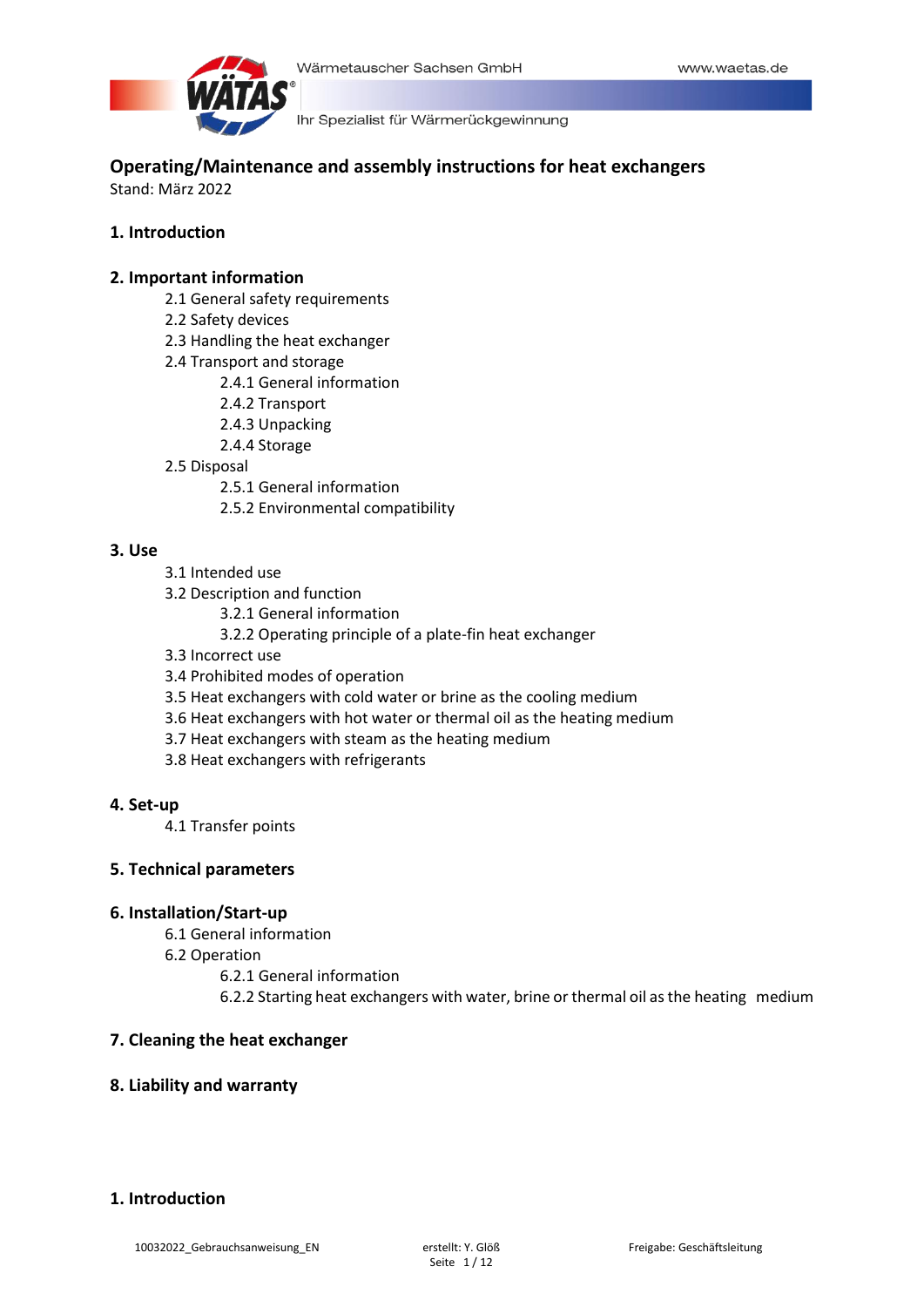

WätaS plate-fin heat exchangers are designed as gas/liquid heat exchangers. Areas of application include coolers, heaters, direct evaporators, condensers, heat pipes with refrigerant or other customised solutions. The design is based on the customer's individual requirements.

The following notes and information on the installation, maintenance and use of the heat exchanger are based on our extensive experience, the current state of the art and incorporate knowledge acquired over many years. This, however, does not release the user from an inspection at his own risk.

Use as intended and in compliance with the underlying conditions to ensure safe operation.

The specific conditions for the respective heat exchanger can be found in the special documents provided for the respective heat exchanger.

## **2. Important information**

#### **2.1 General safety requirements**

Our heat exchangers comply with the basic health and safety standards set by the European Community. However, dangerous situations may still arise.

Do not use the heat exchanger for a purpose that has not been specified by the manufacturer.

Always pay attention to the following:

- the applicable local work instructions
- the applicable local safety regulations
- the applicable local laws and environmental regulations

The operator or an authorised person must be notified immediately if the personnel of the operator detects faults on the unit or hazards relating to the unit.

The safety regulations applicable to the product must be fully complied with when handling chemical substances as well as oils and greases.

Before working with similar substances, carefully read and comply with the instructions for use on the chemicals packaging. This also applies to detergents. Check whether this/these substance/s can be used for the corresponding heat exchanger.

The hazard and safety warnings attached to the heat exchanger must always be kept in an easily legible condition.

Explosive and/or highly flammable chemicals must not come into contact with hot parts of the heat exchanger.

## **2.2 Safety devices**

A heat exchanger becomes cold or hot during operation.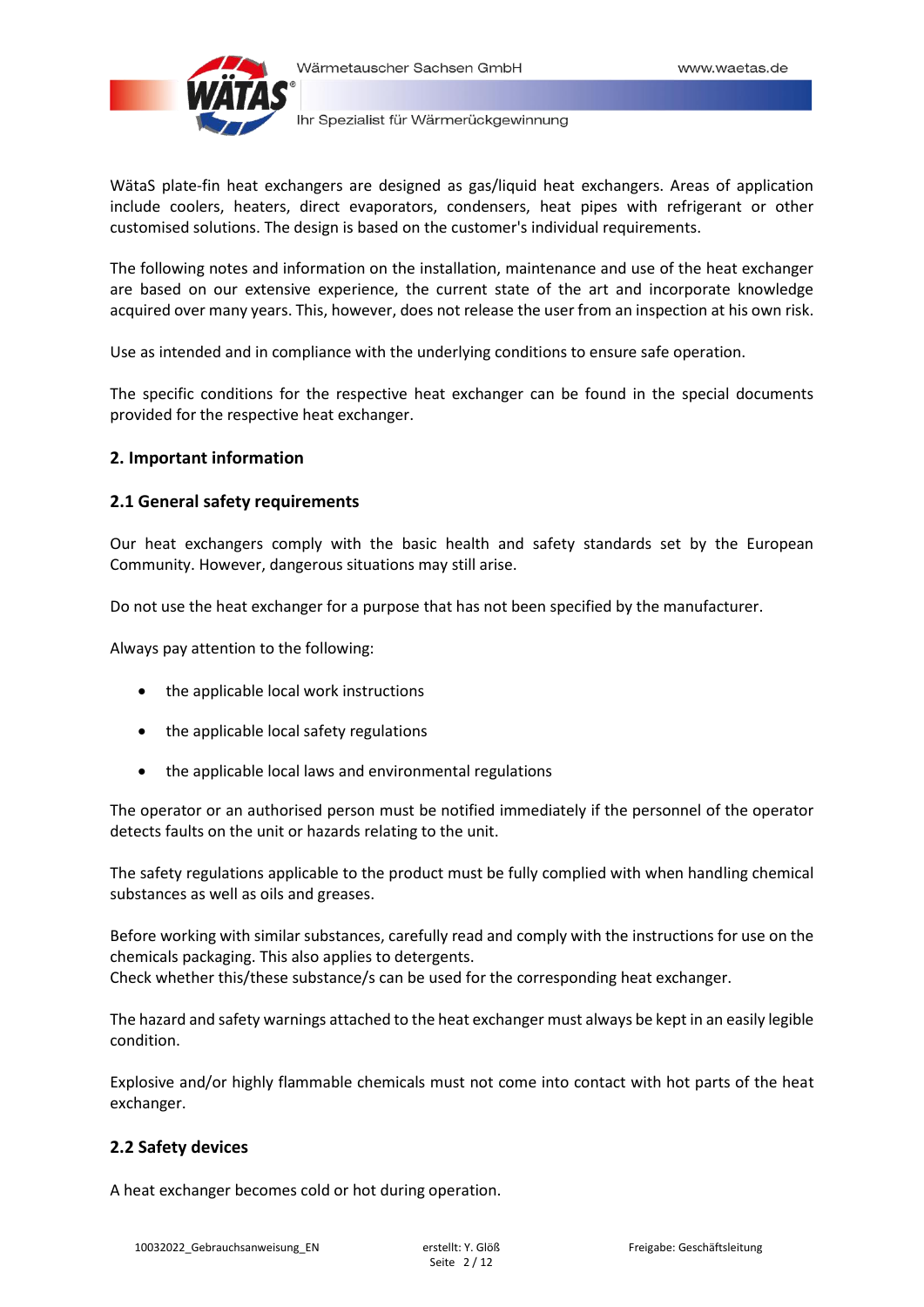

Depending on the installation position, surfaces must be protected against potential contact using appropriate safety devices.

A warning symbol may need to be attached to hot surfaces if appropriate.

The use of adequate protective equipment is required when working on a heat exchanger.

# **2.3 Handling the heat exchanger**

The heat exchanger must be handled in compliance with the safety and hazard instructions.

Loads, such as wind loads-, that may impact on the heat exchanger must be arranged in such a way that the heat exchanger is not exposed to these loads at the place of installation, regardless of their direction.

Vibrations of any type that may impact on the heat exchanger due to media or superstructures must be eliminated at the place of installation.

Heat exchangers must be installed in a completely structure-borne sound and load insulated way.

Primary measures must reduce the vibration at its source. If secondary measures are required, vibration damping elements must be installed at the place of installation before the heat exchanger.

Pressure surges during start-up or by opening and closing valves must be excluded. For this, measures must be taken at the place of installation. Pulsations that may occur, inter alia, at pumps must not be transferred to the heat exchanger as well.

Furthermore, check that the heat exchanger does not display any visible defects. This includes dented pipes, pipe elbows, fins or seals.

Faults that have the potential to impact on safety must be rectified as quickly as possible.

# **2.4 Transport and storage**

# **2.4.1 General information**

The entire delivery must be checked for integrity and possible defects in the presence of a representative of the transport company immediately upon receipt.

The accompanying documents and the delivery note give you the opportunity to review the delivery.

Complaints relating to transport damages can only be accepted if they are communicated, indicated and marked on the delivery documents of the forwarding agent on the day of receipt of the goods and if they are then immediately communicated to the manufacturer.

The WätaS information on the transport packaging must be complied with.

Ensure that the fins and other parts of the heat exchanger are not damaged during transport and storage. Do not place any objects on the fins themselves. Keep media that may corrode the heat exchanger away from the heat exchanger.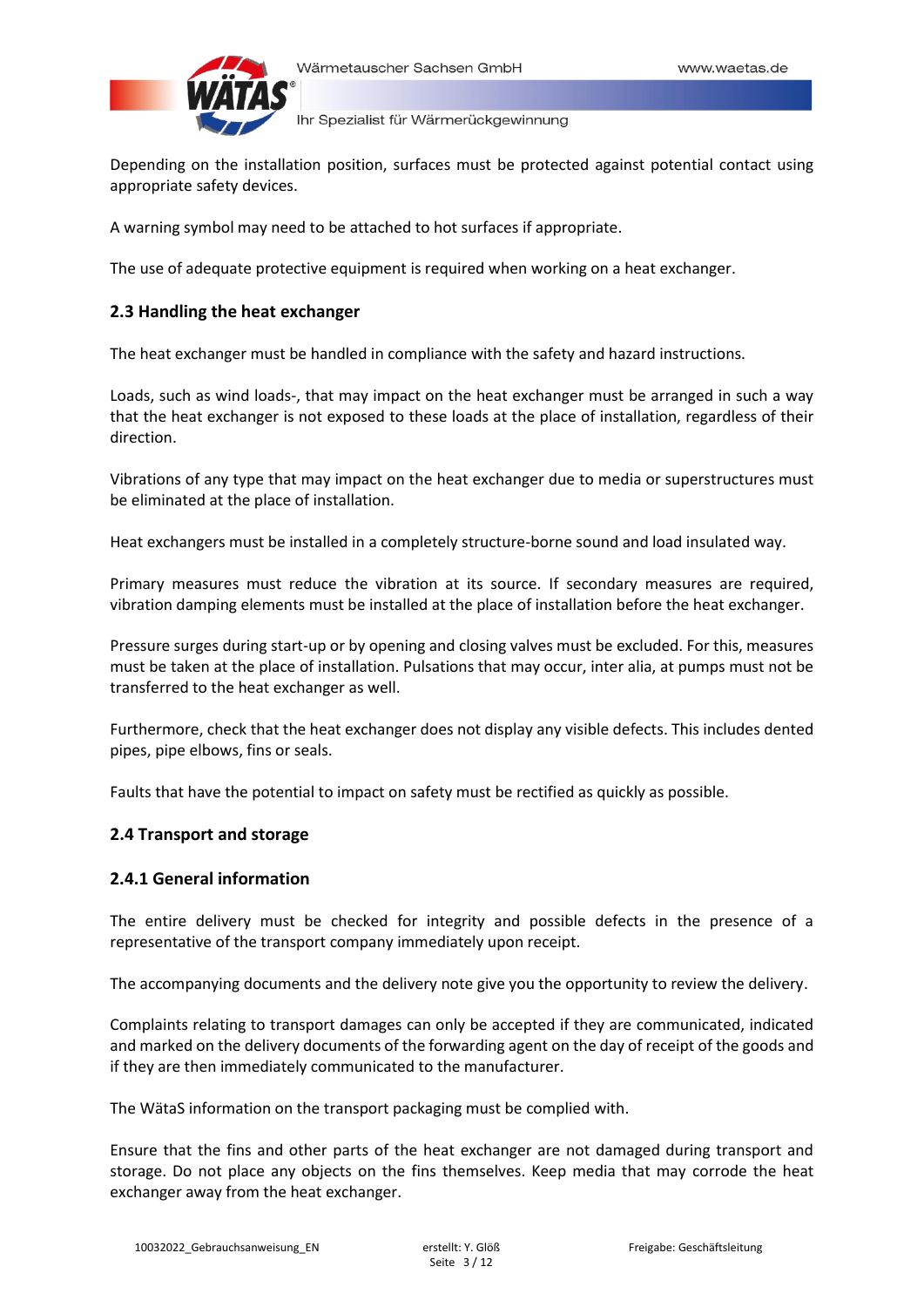

Transportation and the attachment of loads as well as unpacking must only be performed by appropriately qualified and instructed specialists who are capable of transporting heat exchangers based on their skills and experience in the transport sector.

# **2.4.2 Transport**

WätaS heat exchangers are packaged in accordance with their size and weight or in coordination with the customer.

Only lift the unit in the following manner to ensure that it is not damaged:

- Use cut-resistant work gloves to lift the heat exchanger **at the frame**. Do not carry the unit using the fins, pipes or pipe elbows and these must not be impacted by any other forces.
- Larger heat exchangers may need to be carried by several individuals. The weight is indicated on the drawing released by the customer.
- Transport lugs are provided to transport heat exchangers weighing 500 kg or more.
- Pay attention to the respective transport regulations and ensure compliance with the diagonal pull angle, etc.

During transport take particular care to ensure that the fin stack and the side pipes and pipe elbows are not damaged. Operators of materials handling equipment-, such as forklifts-, must ensure that the heat exchanger is not damaged from below or the sides when inserting the forks.

The heat exchanger must not come into contact with doors, walls and hard objects in general.

# **2.4.3 Unpacking**

The condition on delivery must immediately be checked by the recipient. Any condensate that may have formed or that may form must be removed.

Ensure the correct and environmentally compatible removal of the heat exchanger's transport cover and insulation.

Comply with the applicable national regulations.

# **2.4.4 Storage**

Heat exchangers must be stored dry in a permanently frost-free room. The heat exchanger must be able to expand unimpeded, especially for larger units, to ensure that no material stresses occur. Avoid temperature fluctuations which may cause the formation of condensation on or in the heat exchanger during storage.

The end caps that are located on the pipe connections protect against dirt and other liquids. They must be removed at a point prior to installation, so that the unit can still be ventilated. The pipes and fins have thin walls, so do not place any objects on the fin stack that may cause damage to the fins and pipes.

Attention must be paid to the following, particularly for heat exchangers that are not installed immediately: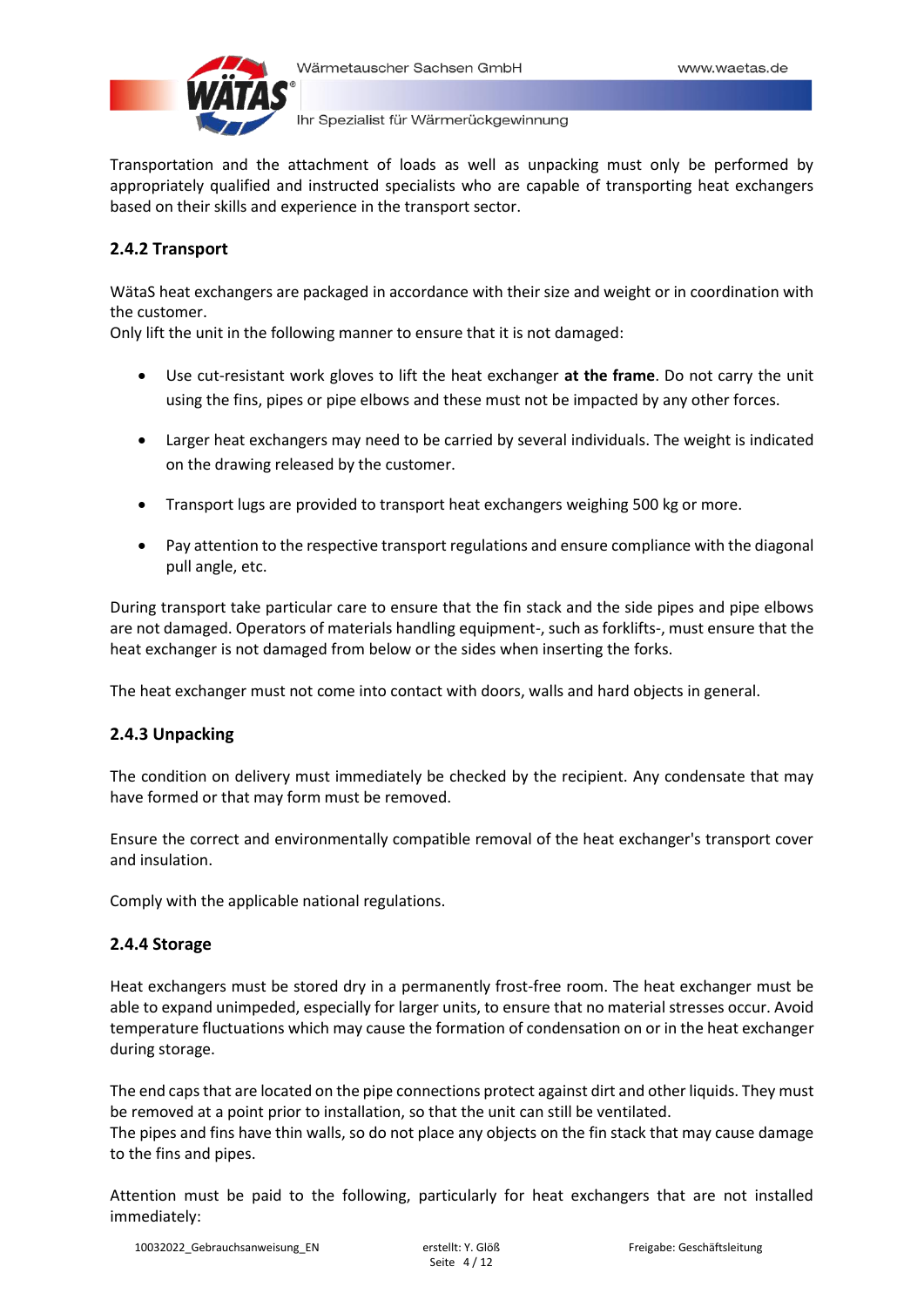

- Do not allow the heat exchanger to sweat due to the use of covers or as a result of temperature fluctuations. Any existing foils, etc., may need to be removed for this purpose.
- The ambient air must not allow corrosion processes with the core materials (generally Cu, Al and stainless steel) to occur.
- The heat exchanger must be protected against contamination.

## **2.5 Disposal**

## **2.5.1 General information**

Please pay attention to the following when disposing of your heat exchanger:

- The nameplate (potentially with CE marking) on the heat exchanger must be removed and completely destroyed.
- The heat exchanger must be completely dismantled-, the recyclable parts must be recycled and the rest must be disposed of appropriately.
- You can dismantle the heat exchanger yourself and/or on your own responsibility.

## **2.5.2 Environmental compatibility**

All materials used for the heat exchanger are noted on the drawing to ensure an environmentally compatible disposal.

Please pay attention to your national regulations.

## **3. Use**

## **3.1 Intended use**

The heat exchanger may only be used as intended.

This point is described in detail in the "Description and function" section.

The heat exchanger may be used only in a flawless technical condition, in line with its intended use and in compliance with the Instruction Manual.

## **3.2 Description and function**

## **3.2.1 General information**

In most heat exchangers, air flows through the fins. The design of WätaS is always based on the assumption that the atmospheric air is free of grease, oil and dust. Adhesive components must be avoided. Certain corrosive components in the air may destroy the fins.

The same applies to corrosive media in the pipes of the heat exchanger.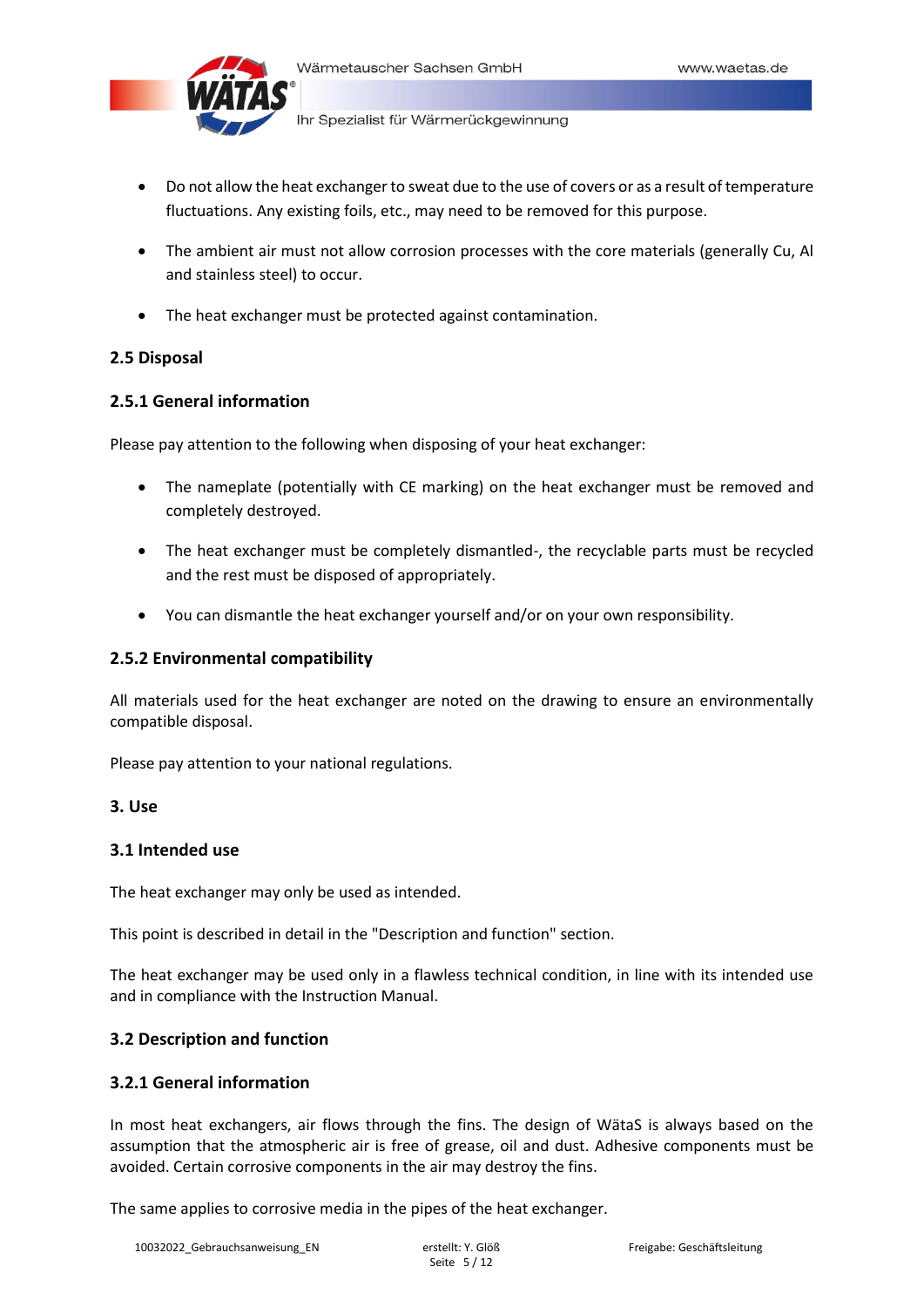

The operator is responsible for informing WätaS of the used media (gaseous, liquid) already in the enquiry. In case of uncertainties regarding material compatibilities, WätaS is willing to provide documents relating to the used materials. However, the compatibility must be clarified on site.

It should be also noted on site, which materials were connected to the heat exchanger directly or remotely in the line and whether those have an effect on the heat exchanger regarding corrosion or contamination.

All heat exchangers are subject to a test pressure that is higher than the operating pressure requested by the customer in line with the indicated medium temperature. This pressure is indicated on the drawing that must be released by the customer and is subsequently shown on the nameplate.

The air-side tightness must be explicitly specified when ordering. This is done in the separate 'WätaS – Classification Groups":

- A: Sealing with suitable sealing compound
- B: Sealing with suitable sealing compound + riveted hood
- C: Technically tightly welded hoods (only possible in stainless steel)

If nothing else is specified by the customer, the production of the heat exchanger takes place without these seals.

WätaS equips every individual heat exchanger with a nameplate as standard.

# **3.2.2 Operating principle of a plate-fin heat exchanger**

In this case, the colloquial term heat exchanger stands for a heat transfer system. These are devices in which heat energy is transferred from one substance to another.

Ribs, referred to as fins, are attached to the pipes. The heat is transferred at these flanks and conducted in the fin to the pipe wall. The pipe has been press-fitted onto the fins to make this possible. The thermal conduction creates a temperature gradient in the fin. The temperature decreases along the fin in the direction of the heat flow.

## **3.3 Incorrect use**

The heat exchanger may present a danger if it is used incorrectly or not as intended.

# **3.4 Prohibited modes of operation**

Operational safety can only be guaranteed if the heat exchanger is used as intended in accordance with our order documents.

Never exceed or fall below the limit values that are defined in our order documents in any circumstances.

An abrupt temperature change is only permissible if the heat exchanger can perform the expansion or shrinkage in its entirety without destroying its structural design. Any dimensional changes due to media temperatures are the responsibility of the purchaser and have to be observed and taken into account on site.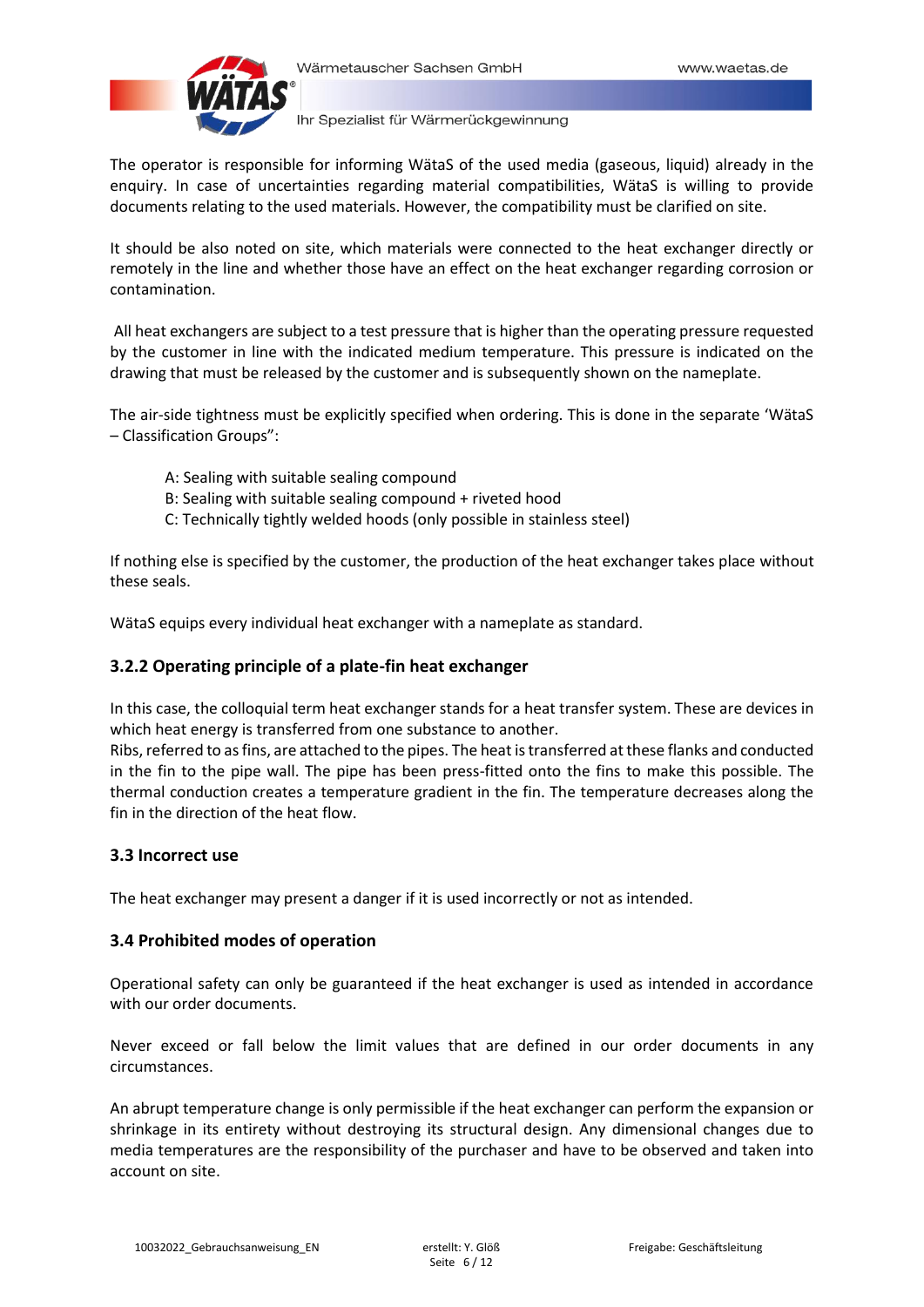

## **3.5 Heat exchangers with cold water or brine as the cooling medium**

See Point: "3.2.2. Operating principle of a plate-fin heat exchanger".

Apart from coming into contact with the heat exchanger itself, injuries may be caused by the spraying out of fluids such as water or another energy source.

Pay attention to the temperature and pressure. Precautionary measures must be taken at the place of installation in order to prevent contact with the heat exchanger at lower temperatures, either due to unintentional contact or when operating the control elements.

If these measures cannot be performed, the areas with the lower temperatures must be identified using appropriate markings such as warning symbols and the like. The presence of these kinds of dangers must also be noted in the technical documentation prepared and attached at the place of installation.

If preventing contact with lower temperature parts of the heat exchanger is not possible, appropriate protective clothing must be worn. The requirements relating to this kind of clothing must be included in the technical documentation prepared at the place of installation.

The heat exchanger and the other parts of the system must be operated in line with the manufacturer information and protected against overpressure.

## **3.6 Heat exchangers with hot water or thermal oil as the heating medium**

See Point: "3.2.2. Operating principle of a plate-fin heat exchanger".

Injuries may be caused by the spraying out of fluids such as compressed air, steam and highly pressurised thermal oil or water.

Pay attention to the temperature and the pressure. Precautionary measures must be taken at the place of installation in order to prevent contact with the heat exchanger at higher temperatures, either due to unintentional contact or when operating the control elements.

If these measures cannot be performed, the areas with higher temperatures must be identified using appropriate markings such as warning symbols and the like. The presence of these kinds of dangers must also be noted in the technical documentation prepared and attached at the place of installation.

If preventing contact with higher temperature parts of the heat exchanger is not possible, appropriate protective clothing must be worn. The requirements relating to this kind of clothing must be included in the technical documentation prepared at the place of installation.

The heat exchanger and the other parts of the system must be operated in line with the manufacturer information and protected against overpressure.

## **3.7 Heat exchangers with steam as the heating medium**

See Point: "3.2.2. Operating principle of a plate-fin heat exchanger".

Apart from coming into contact with the heat exchanger itself, injuries may be caused by the spraying out of fluids such as compressed air and highly pressurised steam.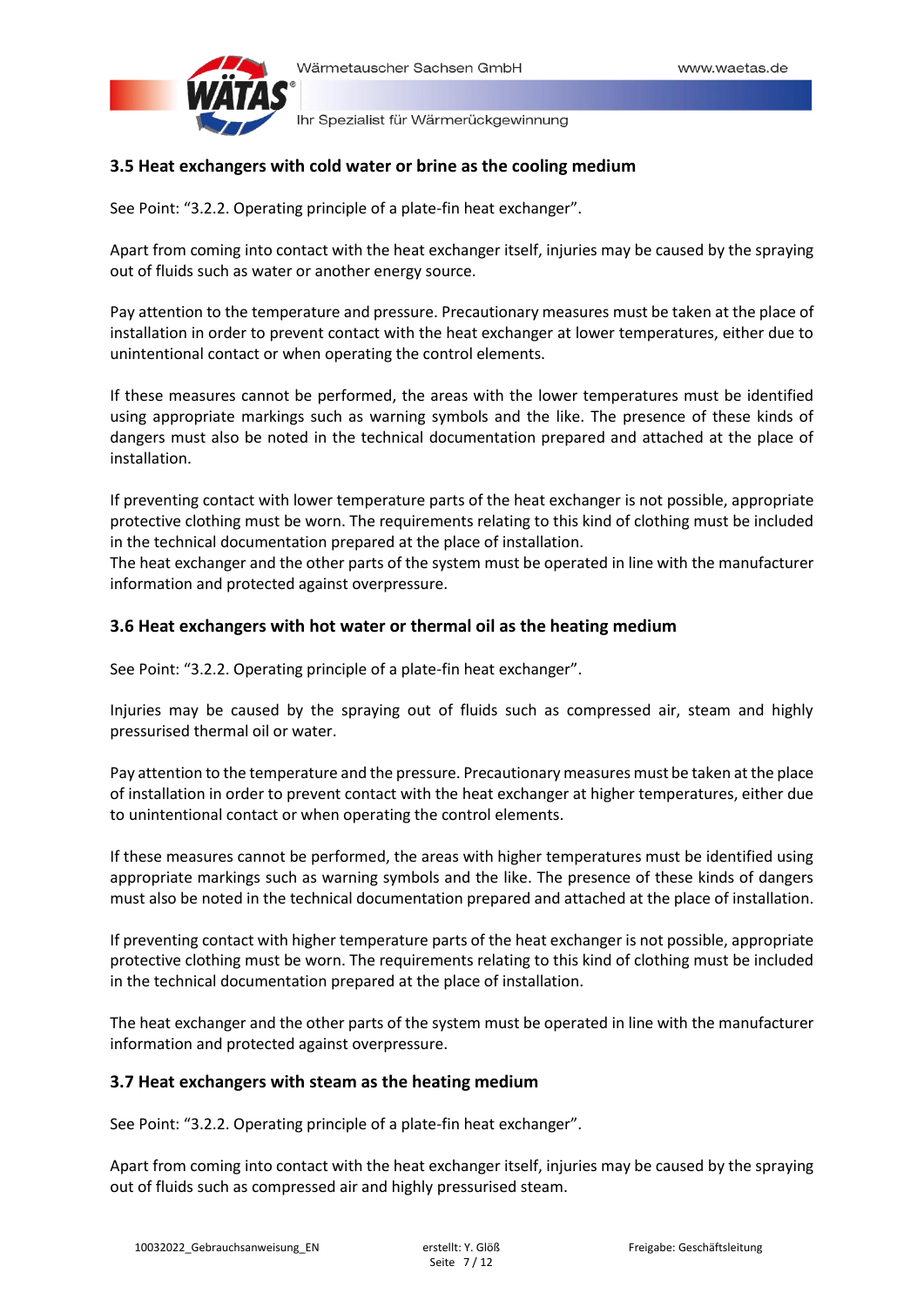

For steam-heated heat exchangers, the condensate that arises inside the exchanger and which can form under the different operating conditions must be able to quickly and freely drain at the lowest points. If condensation can form inside pipelines for gaseous fluids, equipment to drain or remove deposits from low-lying areas must be provided at the place of installation in order to prevent damage due to water hammers or corrosion.

If elements such as valves, branching points, pipe elbows, etc., are installed in the system and these reduce the speed, the max. permitted pressure must not be exceeded by the pulse peaks.

Appropriate measures must be taken at the place of installation. Only if this requirement has been met, can a uniform heat dissipation over the entire heat exchange surface and the full functioning and performance of the unit be ensured and steam hammers be prevented. Preventing vibrations: see Intended use

The heat exchanger and the other parts of the system must be operated in line with the manufacturer information and protected against overpressure.

# **3.8 Heat exchangers with refrigerants**

See Point: "3.2.2. Operating principle of a plate-fin heat exchanger".

Injuries may occur from coming into contact with the heat exchanger itself as described above. When working on refrigeration systems, pay attention to accident prevention regulation BGV D4 (formerly VBG 20) and other applicable regulations.

Corresponding safety data sheets or substance data sheets from the manufacturer as well as general information provided by the professional association of the chemical industry (Berufsgenossenschaft der chemischen Industrie) are available for every refrigerant.

Extensive work may only be performed by appropriately qualified and instructed specialists.

The heat exchanger and the other parts of the system must be operated in line with the manufacturer information and protected against overpressure.

# **4. Set-up**

Every individual connection is noted in the drawing.

Only use the connections specified with the relevant nominal diameters.

The installation location of the heat exchanger is defined in the drawing. Any changes to the installation situation must be coordinated with the manufacturer.

Connections to the WätaS heat exchangers must be implemented in such a way that they can expand unimpeded.

If a volume flow controller (VSR) is installed in the system (ventilation, air-conditioning, etc.), the heat exchanger must generally be installed after the volume flow controller.

A full-surface inflow and outflow to/from the heat exchanger and operation in accordance with the requested and confirmed media temperatures and flows is essential to achieve the performance indicated in the data sheet.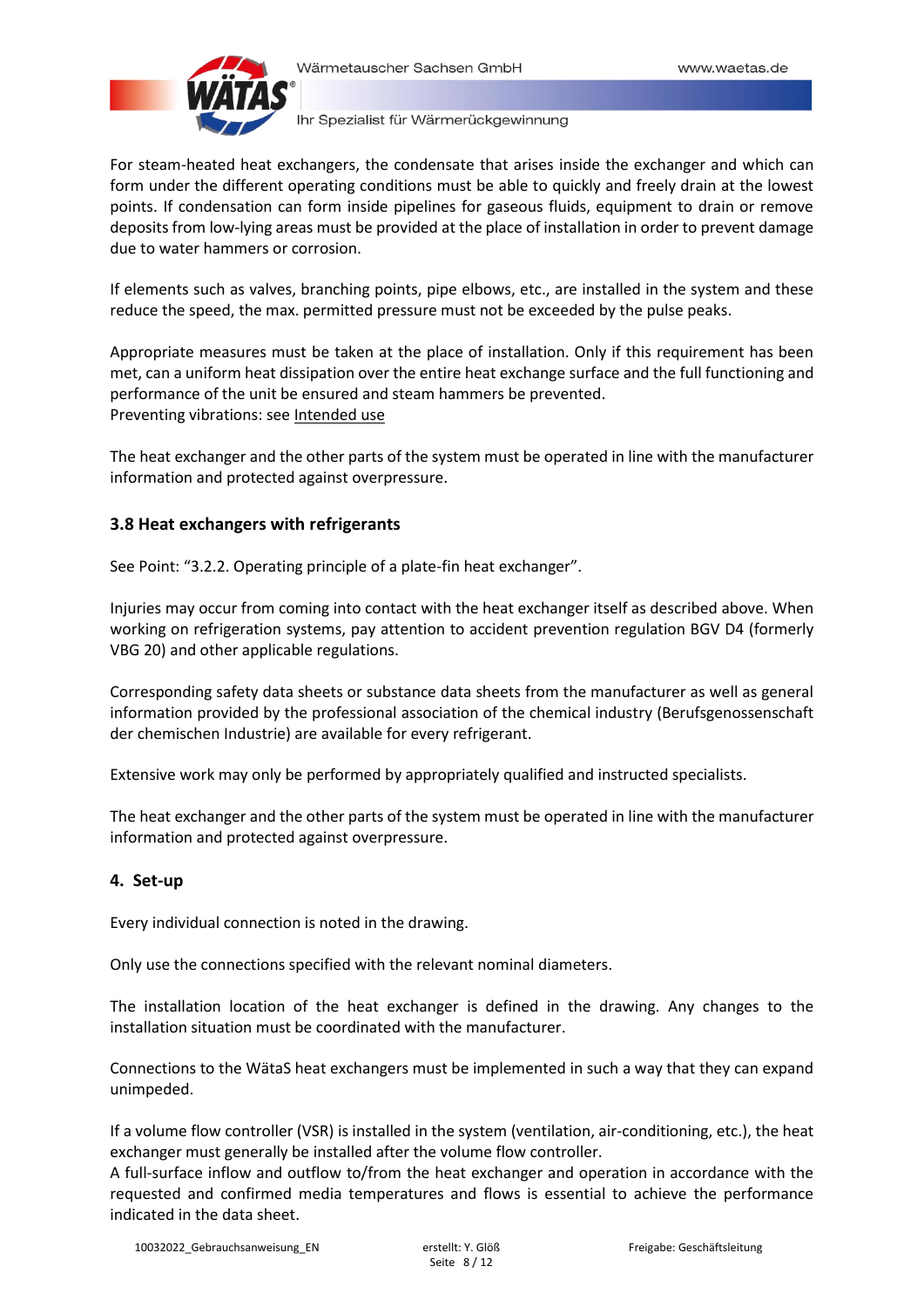

Our heat exchangers are not designed to absorb external forces such as duct or nozzle forces. The absorption of such forces must be prevented. If the impact of external forces cannot be ruled out during assembly activities, the necessary offsetting measures must be taken to ensure that the heat exchanger is not damaged.

When installing the heat exchangers, make sure that there are no material combinations that may initiate or accelerate electrochemical processes.

Ventilation and drainage must be ensured.

Stationary condensate leads to corrosion and may result in an overflow, e.g. from the condensate drip tray.

In principle, a syphon must be attached to the condensate discharges. The condensate drain should also be supported by a slight incline (1 to 3° towards the drain).

If there are influences such as pulsating flows or mechanical forces that are not considered in the design, an inspection must be performed by us prior to start-up.

# **4.1 Transfer points**

## Connections to heat exchangers:

Pipelines that lead to the heat exchanger must be permanently installed. There must not be any leverage forces, which may impact the collector or the entire heat exchanger, during its installation into the pipeline or duct system under any circumstances. Where the use of flexible tubes cannot be avoided (vibration damping, etc.), equipment that is designed for the heat exchanger's most difficult mode of operation and the expected operating conditions must be used. In particular, make sure that protection against bending or twisting movements as well as against thermal damage is provided at the place of installation.

# **5. Technical parameters**

Refer to the design specifications (released drawing and/or data sheet)

# **6. Installation/Start-up**

# **6.1 General information**

Installation and start-up may only be performed by appropriately qualified and instructed experts from a specialist company. All inspection, installation and start-up measures according to current technological knowledge must be taken (e.g., repeat pressure test in the event of an extended storage period; removal of residual water from pipes using compressed air; check the existing overpressure on delivery in the same condition).

# **6.2 Operation**

# **6.2.1 General information**

Every heat exchanger must be checked for visible defects before start-up.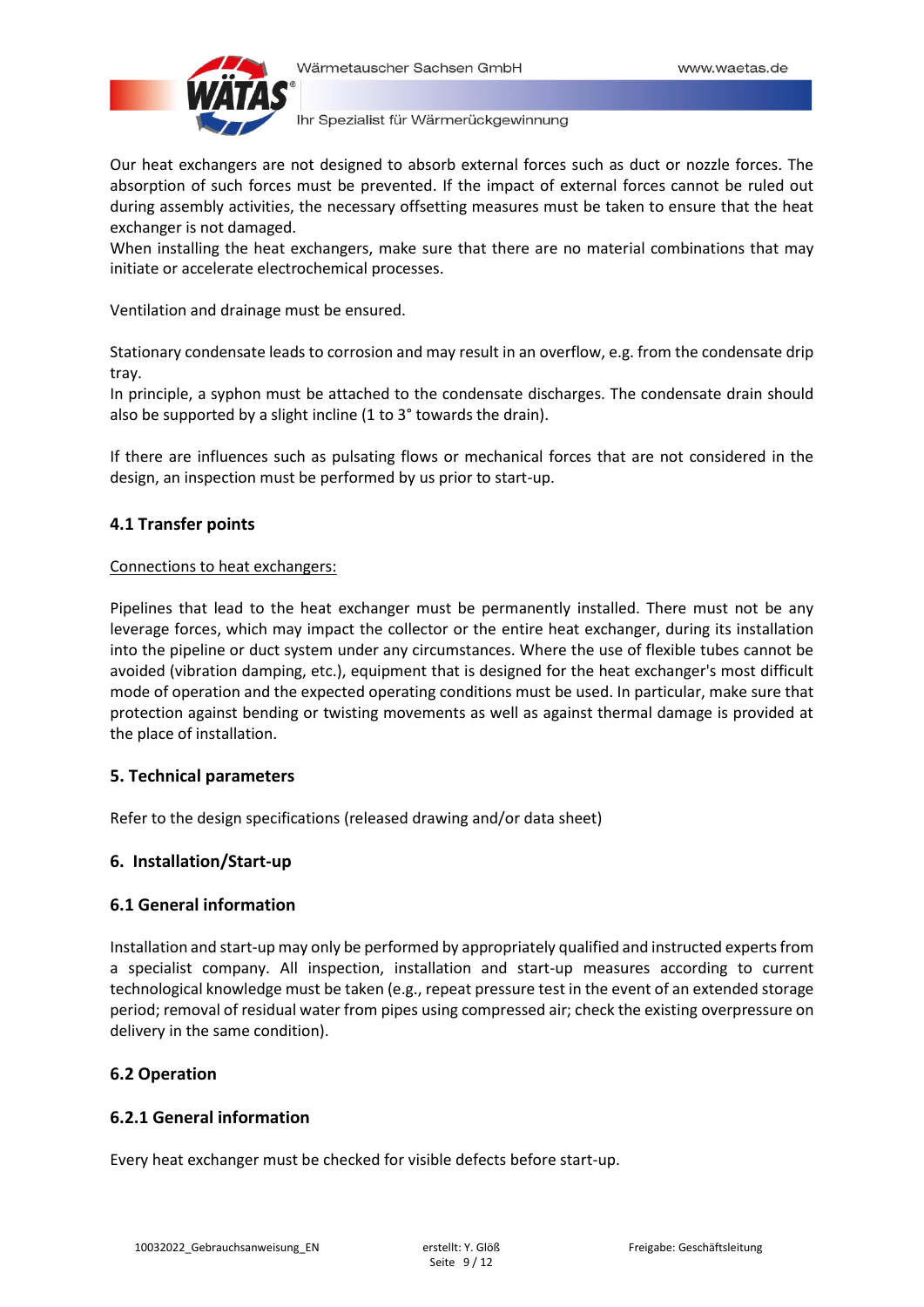

Heat exchangers must not be operated with dirty water or other polluted fluids. Filters may need to be installed at the place of installation. In particular, clean, oxygen-free water must be used in the circuit for heat exchangers with copper pipes. We also recommend using water within a pH range of 7 - 10 to operate our heat exchangers.

**Important!** If our heat exchangers are used in open systems in which, for example, well water, river water or similar media are used, the use of copper pipes may lead to corrosion damage. Countermeasures-, such as the use of other materials-, must already be coordinated with the specialist companies involved as well as WätaS at the time of request.

Freeze protection must be considered, particularly for heat exchangers that are not operated using brine. All necessary measures must be taken by the system operator. Brine heat exchangers are also susceptible to frost below a certain ambient temperature!

# **6.2.2 Starting heat exchangers with water, brine or thermal oil as the heating medium**

Please pay attention to the following steps when starting these heat exchangers:

- 1. Please ensure flawless ventilation when filling to prevent air cushions within the heat exchanger.
- 2. After switching on the pumps, open the three-way motor valve a short distance and wait until you can identify the complete and uniform heating of the heat exchanger.
- 3. Now, carefully open the three-way motor valve while also fully engaging the fan.

# **7. Cleaning the heat exchanger**

## General information

Please note that regular cleaning is required. Otherwise, the heat exchanger's performance may be minimised.

WätaS plate-fin heat exchangers predominantly consist of aluminum, copper, steel or stainless steel. Combinations of these materials are sometimes also installed on the heat exchanger. The fins are 0.12 to 0.2 mm thick while the pipe walls are 0.3 to 0.5 mm thick.

Soiling of the fins leads to reduced output, increases the air pressure loss and may lead to or accelerate corrosion on the fin stack. It also leads to a higher airflow need and significantly higher energy consumption by the fan.

Deposits in the drip tray, on the condensate drain and/or in the connected syphon may impair or prevent the condensate from draining. Unimpeded drainage must be checked and restored where necessary.

The area surrounding the heat exchanger must be clean-, dust and dirt must not impair the heat transfer. In most heat exchangers, air flows through the fins. Check that the atmospheric air, which is grease, oil and dust-free and required by the design, is present. Adhesive components must be prevented and eliminated if they occur. The operator may need to be informed if appropriate. Filters must be installed upstream to ensure that certain corrosive components in the air do not destroy the fins and pipes.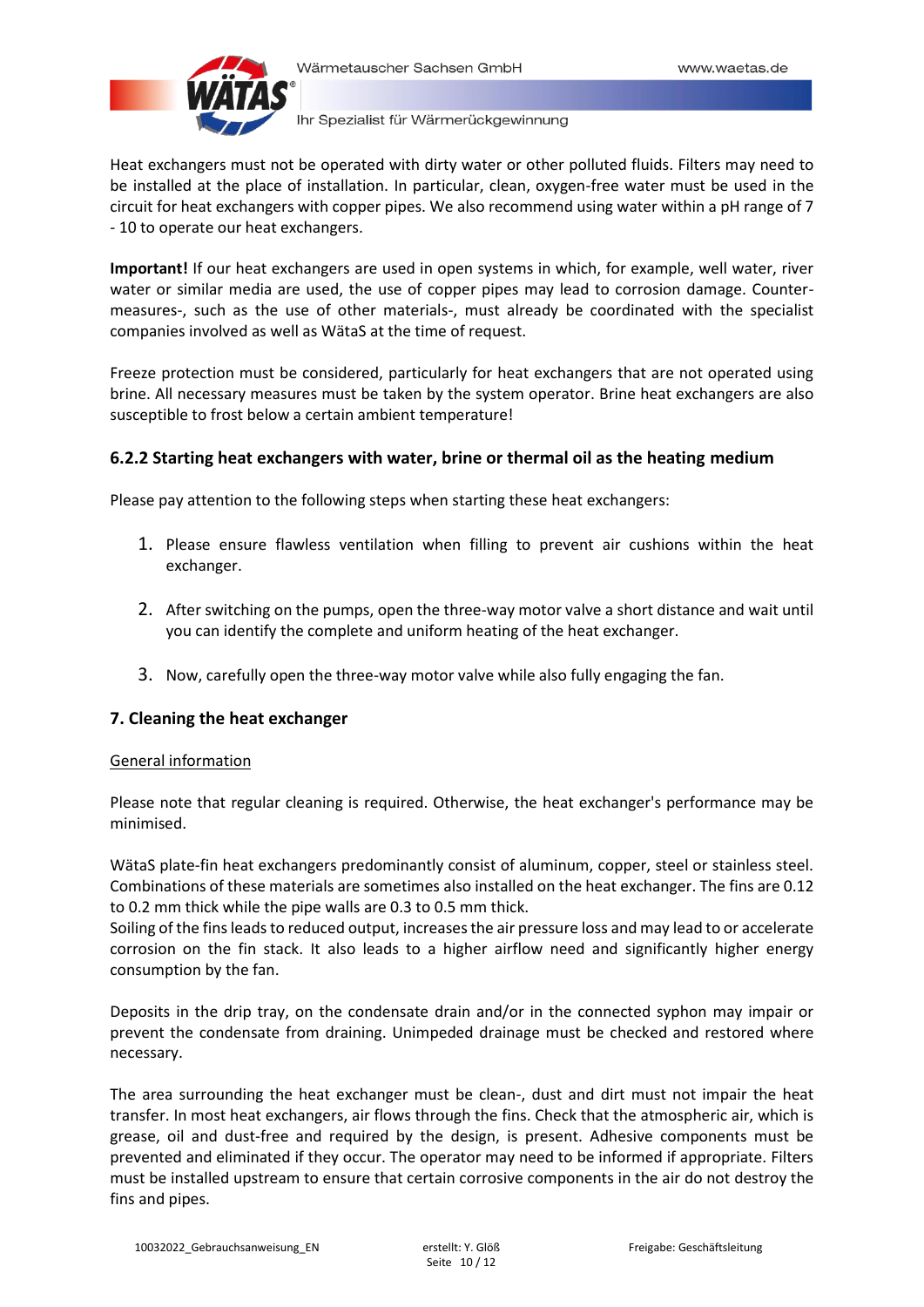

As this cannot always be guaranteed, make sure that the heat exchangers are cleaned and maintained on a regular basis.

**Stainless steel heat exchangers** and their components are exposed to different loads depending on the location and on the environment, for example due to:

- Contact of the surface with building chemicals which adhere to the surface (such as lime or cement dust, acid fumes, etc.).
- Assembly with tools made of steel, which previously came into contact with normal iron.
- Flying sparks, which get onto the surface e.g., during grinding.
- High humidity containing salt near the sea.
- Contact of the surface with splash water containing de-icing salt near streets.
- Contact with chlorides or other harmful substances.

Incorrect detergents or cleaning at too large intervals; we highly recommend the use of deep cleansers ("BF Inosoft", "Inox Finish Pflegespray", or comparable products).

It must be checked if the galvanised, tin-plated or other coated heat exchangers are compatible with the industrial atmosphere.

Accumulated water (without aggressive contents) must be able to run off or to evaporate in order to prevent white rust or corrosion.

The frequency and the extent of cleaning depend on the type of use and the resulting demands placed on the heat exchanger as well as the degree of contamination.

Cleaning can take place using compressed air or by flushing. Do not damage the fins and pipes. Flushing is performed using special industrial cleaning systems and various chemical additives that are selected based on the type of contamination, area of application of the heat exchanger and the materials used. Confirmation of the safe use of the detergent with the materials used in the heat exchanger must be provided by the detergent manufacturer. Subsequent flushing with clear water and drying with compressed air is recommended in order to prevent detergent residues on the fins. When cleaning with compressed air, make sure that the jet of compressed air is an adequate distance away and parallel to the direction of the fins in order to prevent the fins from being destroyed.

The use of incorrect equipment or chemicals for cleaning increases the risk of destroying the fins and/or pipes and the risk of premature corrosion of the heat exchanger. It also voids the warranty. For these reasons, the cleaning must be performed by appropriately qualified and instructed specialists at intervals to be specified based on the degree of contamination, but at least once every year.

Cleaning/Maintenance may only be performed under frost-free conditions.

# **8. Liability and warranty**

We are only liable for legal claims resulting from the contractual relationship within the scope of the warranty obligation agreed in the main contract.